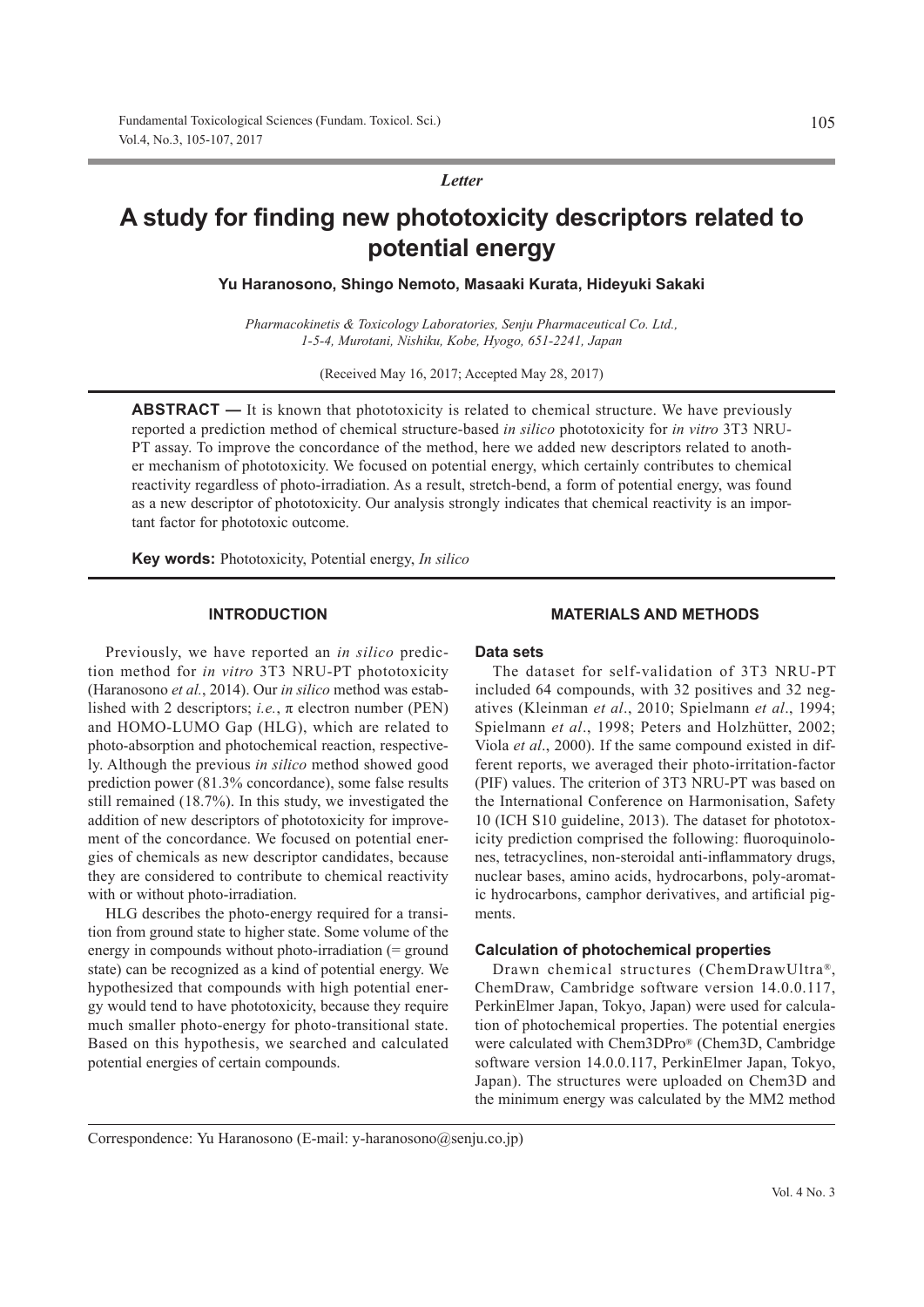(Display Every Iteration, Minimum RMS Gradient: 0.100, Properties: pi Bond Orders and Steric Energy Summary).

## **Receiver Operating Characteristic (ROC) analysis**

ROC analyses were performed using JMP® (version 9.0.1, SAS Institute Japan, Tokyo, Japan). We used 3T3 NRU-PT result as an objective variable, and HLG or/ and PENMC as explanatory variables for nominal scale logistic regression. Simply, the prediction potential of a descriptor (explanatory variable) for the objective variable was evaluated by ROC analysis. The result was obtained as the area under the curve (AUC).

## **RESULTS AND DISCUSSION**

We calculated 8 physicochemical properties related to potential energy. The candidates were selected using a receiver operating characteristic (ROC) method (Table 1). As a result, stretch-bend (SB) showed the highest value among new physicochemical properties. We judged that SB became a descriptor, because the ROC AUC value of SB (0.827) was equivalent to that of HLG (0.790) or PEN (0.790). As shown in Fig. 1, the relationship between SB and the results of *in vitro* phototoxicity denote following tendencies: a compound having large SB shows a positive result, while a compound having small SB shows a negative result. When the cut-off line was set at 0.24, the concordance reached to 78.1% using SB only.

We analyzed the relationship between SB and HLG or PEN to confirm whether SB is unrelated to photoabsorption or photoreaction. Indeed, there were no relationships between SB and HLG ( $R^2 = 0.039$ ,  $n = 64$ , linearization in Fig. 2a) or between SB and PEN  $(R^2 = 0.0047)$ ,  $n = 64$ , linearization in Fig. 2b). These results indicate

that SB is a descriptor of phototoxicity and the chemical reactivity is a newly discovered mechanism of phototoxicity. In fact, as shown in Table 2, SB improved the value of ROC AUC of HLG and PEN from 0.834 to 0.922  $(n = 96)$ . The other potential energies did not improve the values of ROC AUC.

SB is considered to have unique character, because the other potential energies did not contribute to phototoxicity in this study. SB is a measure of one of the aspects of molecular vibration, namely the molecular flexibility. We consider that the flexibility is related to the energy of the compound due to its shape; however, the unique character of SB is difficult to explain currently.

In conclusion, the present results showed that potential energy can be used to predict phototoxicity, and conversely suggests that chemical reactivity is an essential



**Fig. 1.** 2D-plot of SB and *in vitro* phototoxicity. Filled diamond: positive compounds  $(n = 32)$ . Empty diamond: negative compounds  $(n = 32)$ . This plot and Table 1 indicated that SB can predict phototoxicity with the concordance of 78.1%.

| Table 1. The result of ROC analysis for 8 potential energies and in vitro phototoxicity. |  |  |
|------------------------------------------------------------------------------------------|--|--|
|                                                                                          |  |  |

| <b>Chemical Property</b> | HLG   | <b>PEN</b> | NV    |             |       | DD | TR          | VDW   | <b>SB</b> |
|--------------------------|-------|------------|-------|-------------|-------|----|-------------|-------|-----------|
| <b>ROCAUC</b>            | 0.790 | 0.790      | 0.328 | 0.408 0.538 | 0.587 |    | 0.608 0.615 | 0.672 | 0.827     |

ROC AUC > 0.75 indicates a moderate-high relationship (Vanagas, 2004).

Abbreviations. St, stretch; Bd, bend; SB, stretch-bend; TR, torsion; NV, non-1,4 VDW; VDW, 1,4-van der Waals; DD, Dipole/dipole; TE, total energy.

**Table 2.** Results of ROC analysis of combination HLG and PEN as one potential energy.

| Chemical Property $HLG$ PEN +VDW +DD +NV +St +TR +TE +Bd |       |  |  |  |                                           | $+SB$ |
|----------------------------------------------------------|-------|--|--|--|-------------------------------------------|-------|
| <b>ROCAUC</b>                                            | 0.834 |  |  |  | 0.831 0.834 0.838 0.848 0.860 0.863 0.875 | 0.922 |

Abbreviations. St, stretch; Bd, bend; SB, stretch-bend; TR, torsion; NV, non-1,4 VDW; VDW, 1,4-van der Waals; DD, Dipole/dipole; TE, total energy.